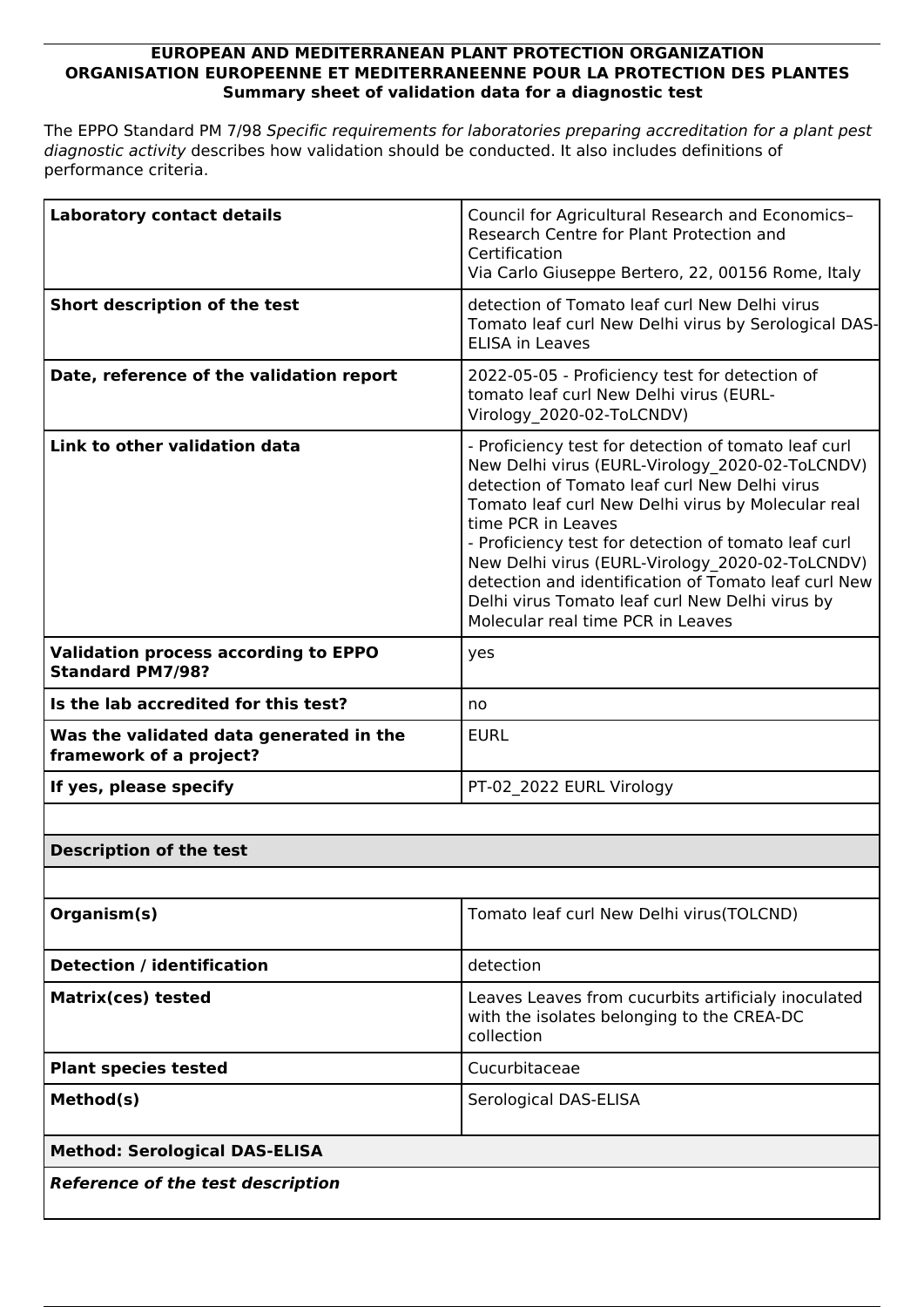| As or adapted from an EPPO diagnostic<br>protocol                                                                                          | no                                                                                                                                            |  |
|--------------------------------------------------------------------------------------------------------------------------------------------|-----------------------------------------------------------------------------------------------------------------------------------------------|--|
| New test being considered for inclusion in the<br>next version of the EPPO diagnostic protocol?                                            | no                                                                                                                                            |  |
| As or adapted from an IPPC diagnostic<br>protocol                                                                                          | no                                                                                                                                            |  |
| <b>Reference of the test</b>                                                                                                               | Kit from Agdia                                                                                                                                |  |
| Is the test modified compared to the<br>reference test                                                                                     | no                                                                                                                                            |  |
| Kit                                                                                                                                        |                                                                                                                                               |  |
| Is a kit used                                                                                                                              | yes                                                                                                                                           |  |
| <b>Manufacturer name</b>                                                                                                                   |                                                                                                                                               |  |
| <b>Specify the kit used</b>                                                                                                                |                                                                                                                                               |  |
| Kit used following the manufacturer's instructions?                                                                                        | yes                                                                                                                                           |  |
| <b>Other information</b>                                                                                                                   |                                                                                                                                               |  |
| <b>Reaction type</b>                                                                                                                       |                                                                                                                                               |  |
| Other details on the test                                                                                                                  |                                                                                                                                               |  |
| Are the performance characteristics included<br>in the EPPO diagnostic protocol?                                                           |                                                                                                                                               |  |
| <b>Performance Criteria:</b>                                                                                                               |                                                                                                                                               |  |
| Organism 1.:                                                                                                                               | <b>Tomato leaf curl New Delhi virus (TOLCND)</b>                                                                                              |  |
|                                                                                                                                            |                                                                                                                                               |  |
| <b>Analytical sensitivity</b>                                                                                                              |                                                                                                                                               |  |
| What is smallest amount of target that can be $ 10^{\circ}$ -1<br>detected reliably?                                                       |                                                                                                                                               |  |
| <b>Diagnostic sensitivity</b>                                                                                                              |                                                                                                                                               |  |
| <b>Proportion of infected/infested samples</b><br>tested positive compared to results from the<br>standard test, see appendix 2 of PM 7/98 | 61%                                                                                                                                           |  |
| <b>Standard test(s)</b>                                                                                                                    | From a comparison of samples of known status.<br>The tests was performed by three different<br>laboratories                                   |  |
| <b>Analytical specificity - inclusivity</b>                                                                                                |                                                                                                                                               |  |
| <b>Number of strains/populations of target</b><br>organisms tested                                                                         | - ToLCNDV (italian isolate 102) - ToLCNDV (Italian<br>isolate 126) - ToLCNDV isolate from DSMZ PV1109 -<br>ToLCNDV isolate from DSMAZ PV1111) |  |
| <b>Specificity value</b>                                                                                                                   | 100%                                                                                                                                          |  |
| <b>Analytical specificity - exclusivity</b>                                                                                                |                                                                                                                                               |  |
| <b>Number of non-target organisms tested</b>                                                                                               | TYLCV (M; IL); TYLCSV; TYLCThV; SLCV; WmCSV;<br>ChaYMV                                                                                        |  |
| <b>Specificity value</b>                                                                                                                   | 86%                                                                                                                                           |  |